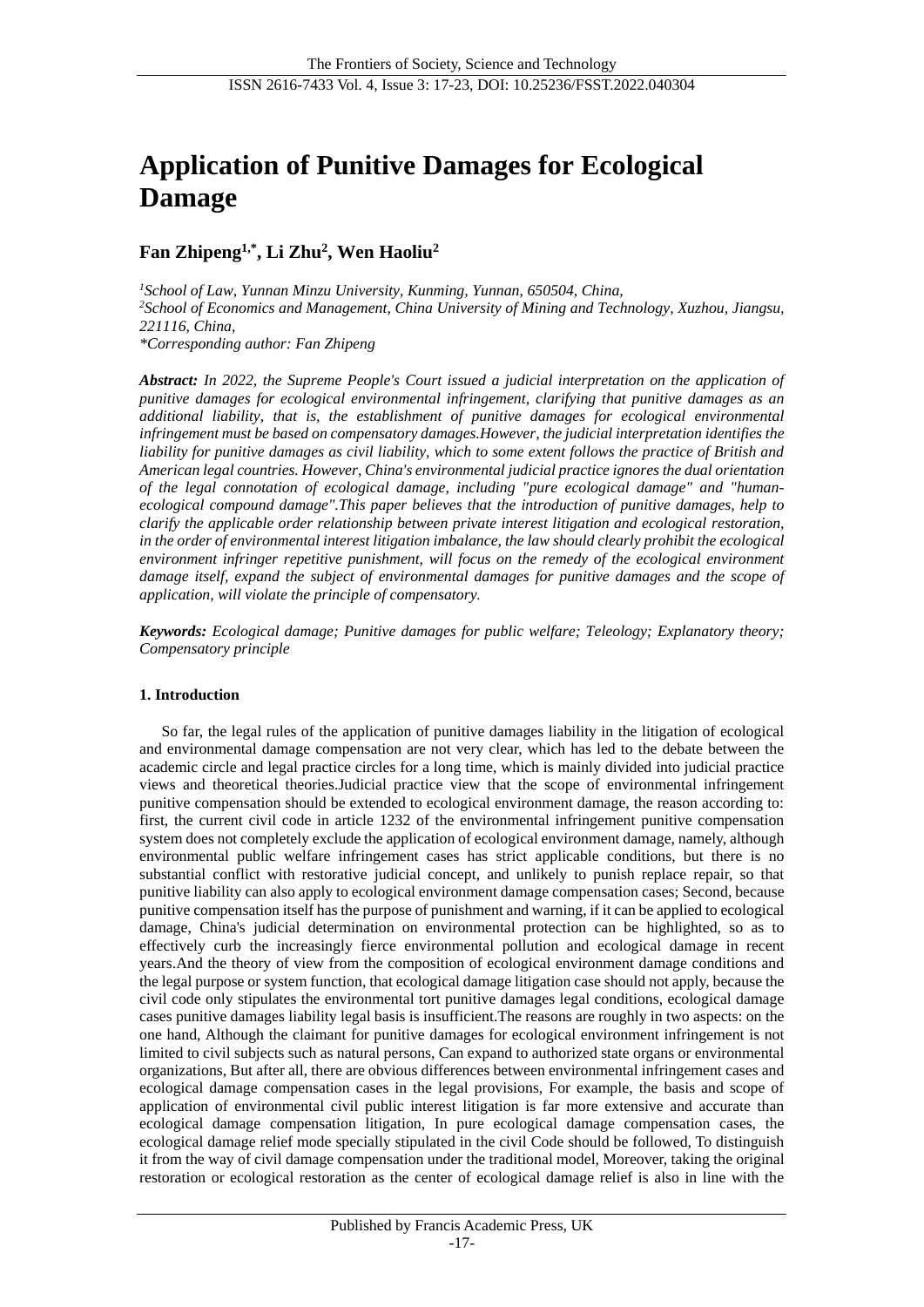## ISSN 2616-7433 Vol. 4, Issue 3: 17-23, DOI: 10.25236/FSST.2022.040304

sustainable development concept of modern environmental law.

To sum up, the author believes that the relationship between ecological damage liability should be clarified from the perspective of legislative teleology and interpretation, which has important theoretical guiding significance and practical value for dealing with the boundary between ecological damage compensation litigation cases and environmental infringement litigation in judicial practice.

#### **2. The negation of "punitive" compensation is applied to ecological damage from the perspective of teleology**

From the perspective of teleology, it is legitimate to analyze punitive damages to ecological damage.In order to facilitate the ecological damage cannot apply punitive liability responsibility, this paper will be divided into social teleology and legislative teleology, social teleology requires ecological damage compensation socialization, legislative teleology mainly pursue punitive liability negative legislative effect, mainly divided into the following roles.

#### *2.1. The "public welfare" balance of punitive damages: punishment, containment, education and incentive effect*

From the perspective of social teleology, although punitive compensation has an obvious "public welfare" role, that is, it has the function of weighing the advantages and disadvantages of society, mainly including punishment, containment, education and incentive functions, but it has an unavoidable weakness, "public and private interests".Specifically, driven by the huge interests of punitive damages, there must be some environmental claimants with impure motives (whether local procuratorial organs or third interests) to use illegitimate means to obtain illegal benefits or additional benefits. In reality, there is no lack of real benefits.It is important to note that the social background and legislative background of double coupling is also lead to punitive liability in the field of consumption law and applicable important factors, the typical example is sanlu milk powder incident cause the Chinese people strongly worried about food consumption safety issues, this undoubtedly accelerated the punitive liability in the tort liability law formally established in the legislative process. Different, a fundamental problem involved in ecological damage is the definition of the legal connotation of "ecological damage".Professor Lv Zhongmei believes that ecological damage, the ecological environment damage it should follow the "no damage is no responsibility" legal logic premise, so it believes that ecological environment damage is a relatively broad legal concept, mainly refers to the ecological environment damage compensation system of ecological damage, namely environmental rights and environmental damage and a state of legal interests. It can be seen from this definition that this scholar mainly obtains the two major components of ecological environment damage connotation based on the dual characteristics of environmental infringement: (1) normative elements and (2) ecological environment public welfare.yet, The author does not agree with the legal attribute definition of the latter composition, That is to say, the environmental rights and interests involved in ecological environment damage are two different "combination" of private interests and public welfare, The reason is that although public welfare is not explicitly stipulated in law in China, But private gain is a conventional legal concept, That is, private personal and property interests, Mainly adjusted by the civil law, In addition, articles 1232 and 1235 of the current Civil Code also stipulate the application of punitive damages for environmental infringement and the scope of ecological environment public welfare respectively, In order to distinguish between Article 1234 and liability for ecological environment damage, It should be listed as a coexisting "public law" responsibility, Only in this way can it play a more effective legal protection effect on environmental protection.Therefore, the author advocates that ecological environment damage is a kind of public welfare damage rather than compound damage.

However, if the form of punitive compensation is used in ecological damage, the responsibility is obviously a mixed responsibility form of "private law (main) + public law (auxiliary)", which still belongs to private law responsibility in nature.The purpose is to weigh the "public welfare" and effectively play the four functions of punitive compensation liability: punishment, restraint, incentive and education.

### *2.2. Legislative purology*

From the point of legislative purpose, namely from the perspective of legislation, professor Zhang Xinbao thinks, punitive damages first in British law tort system, and mainland law system does not adopt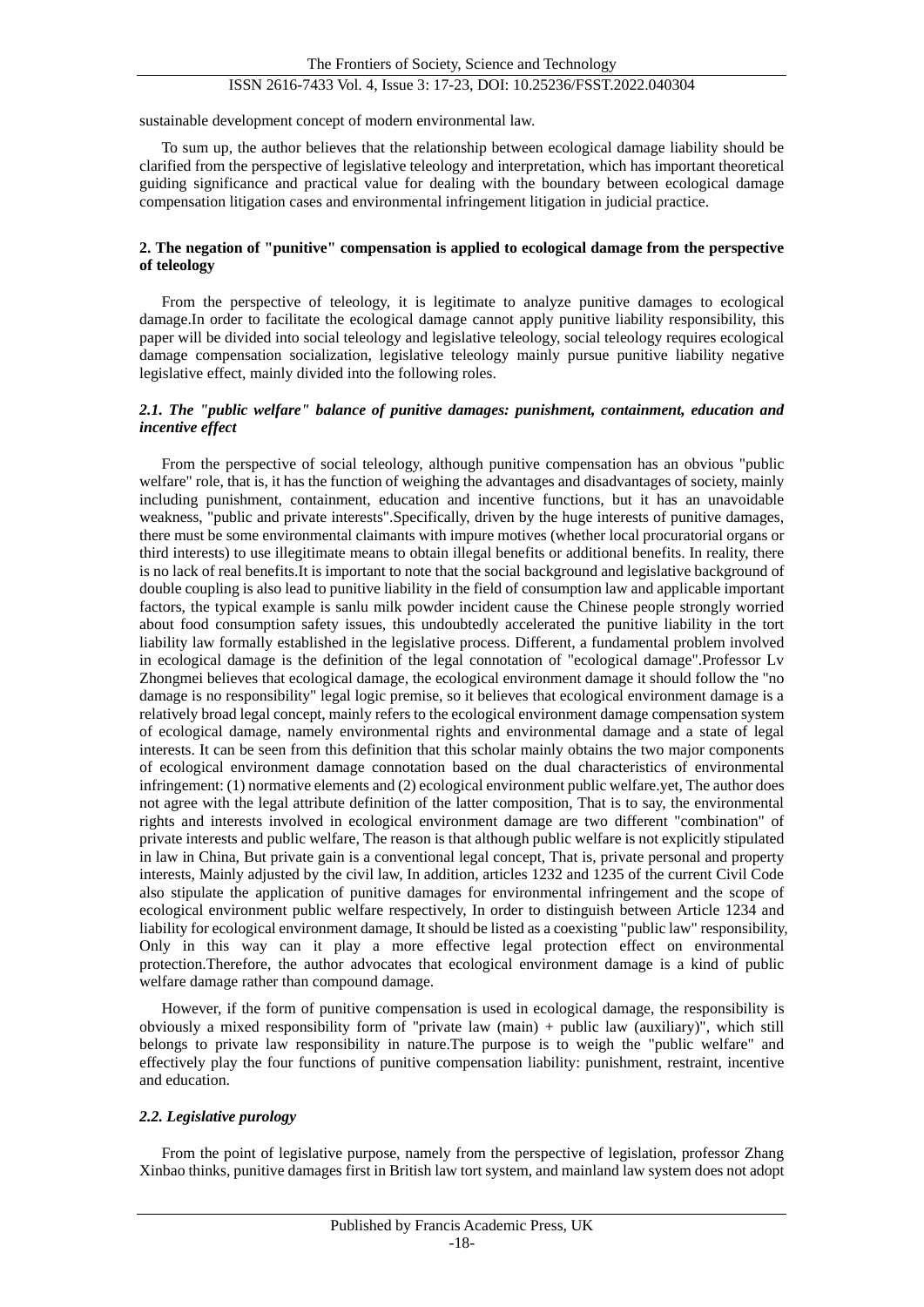the system, the reason is mainly German law that civil law is equal subject "applicable law", the two parties equal legal status, will not produce one party has the right to punish the other side of the legislative effect.More importantly, the German courts have also rejected the general use of punitive damages in real cases.Because they held that the judgment was substantially contrary to German public order, the court had authority to refuse to enforce it.As can be seen from the above German and British legislative examples, we can see that German law still adopts a prudent reservation attitude towards the application of the law on the scope of punitive damages.When it comes to ecological damage compensation litigation cases, some people believe that punitive damages make enterprises bear excessive economic costs, which is extremely unfavorable to the research and development of new products and new technologies related to environmental protection.Therefore, punitive compensation is undoubtedly a very severe form of liability.

In addition, if expanded in the legislation of the scope of punitive damages, may be with the civil code of article 1235 of the legislative purpose, because the provisions of the scope of public interest litigation clearly excluded the environmental civil subject of private interests, namely personal injury and property damage. However, the author believes that it is appropriate to define the "damage result" in the punitive damages liability as a kind of private damage result, that is, private benefit damage.The reasons are as follows:

First of all, based on environmental infringement cases, the object invaded by environmental infringement may have private or public benefits, but the object of the damage is determined by the specific victim, so there is no need to involve the measurement of the public interest other than the victim.Therefore, private interests mainly include personal rights such as the right to health and ownership, usufructuary right and other property interests.

Second, relative to private interests is "public welfare", the current environmental protection law does not clear the specific connotation and type of "social public interest", but from the perspective of existing environmental infringement cases of judicial disposal, the court generally identified it as causing unspecified environmental rights damage, is regarded as "social public interest".From the perspective of the legislative system of the Civil Code, the punitive compensation liability for environmental tort is stipulated in Article 1232, while the ecological environmental restoration liability under the ecological environmental damage compensation system is stipulated in Article 1234. Thus it can be seen that the punitive compensation liability with private benefit attribute is obviously inferior to the ecological environment restoration liability with public law attribute. The purpose of legislators may be to emphasize the priority of punitive compensation liability under the civil law system as a public law liability under "private rights and interests".The reason why the subjective elements of punitive compensation for environmental infringement should be the primary condition for the application of environmental infringement cases is that it fully conforms to the main function and purpose of punitive compensation, that is, punishment and education.If there is no subjective intent or gross negligence of the tortfeasor, there is no need to apply punitive damages.Moreover, banning the application of punitive damages for ecological damage helps to avoid the bad motivation of the ecological damage claimants to pursue additional interests and avoid the abuse of the right of action.

Finally, a careful analysis of the essence of ecological damage compensation liability can find that there is such a logical approach: individual economic interests and ecological laws benefit public environmental interests (the interests of most people).Therefore, in order to eliminate the "external ineconomy" generated in the process of environmental resource utilization, the external cost internalization activities must be carried out.Therefore, the essence of the compensation liability for ecological damage is "the process of externality internalization", and the ecological damage compensation liability of the offender is implemented through law, so that it can bear the responsibility of management, restoration or compensation for ecological damage.

To sum up, the ecological damage responsibility is not only the filling of the public environmental interests, but also a defensive responsibility based on the purpose of risk prevention, because the occurrence of ecological damage itself has a high degree of scientific uncertainty.

#### **3. The discrimination of punitive damages for environmental infringement should not be applied to the ecological damage under the interpretation theory**

Because the constitutive elements, institutional structure and internal mechanism of China's current environmental tort liability system are the natural logic extension and refinement of the traditional tort liability system, adhering to the civil law concept of "no damage is no responsibility" essentially belongs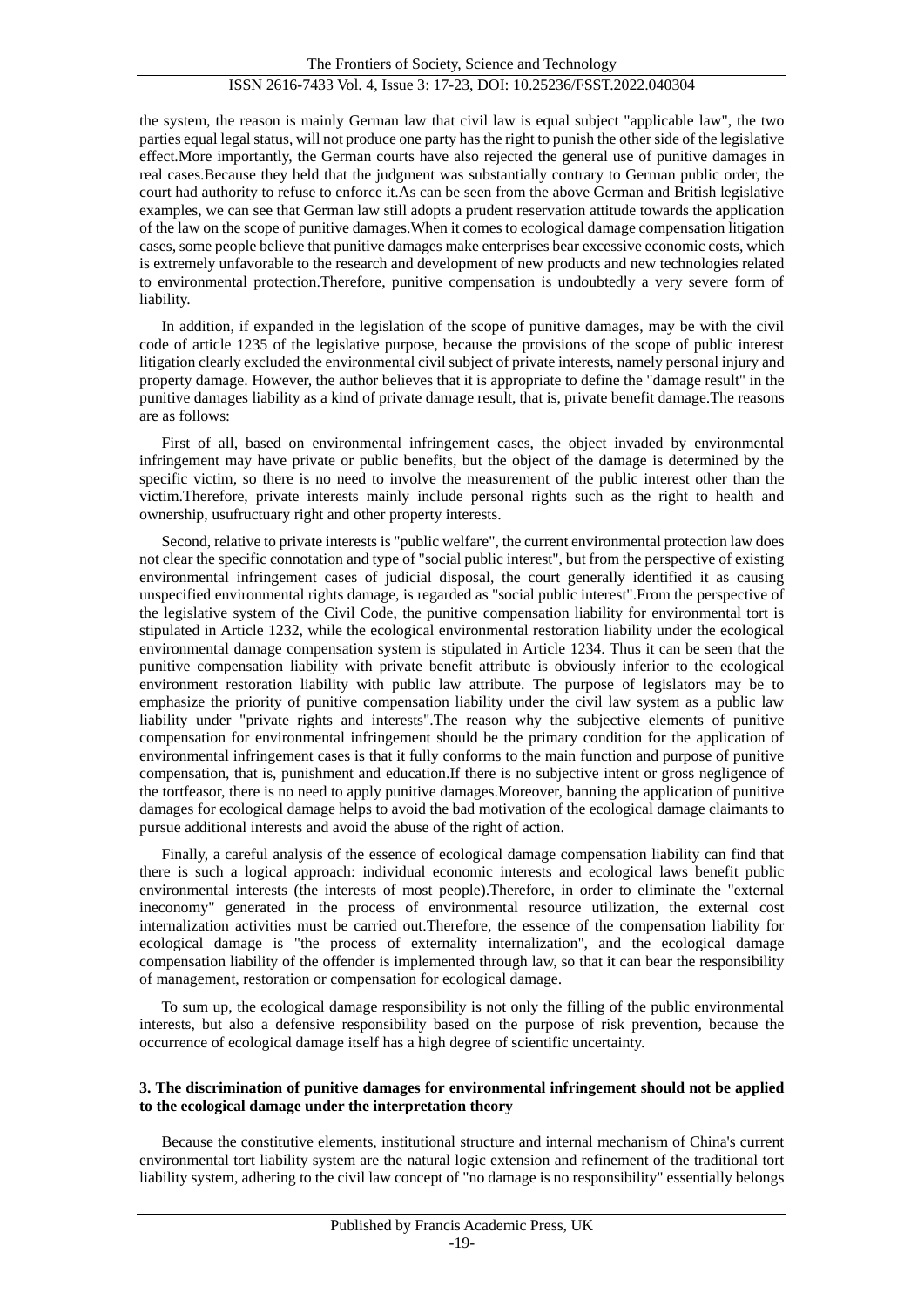to the result responsibility.Ecological damage is just in line with the resulting responsibility under this concept, because the ecological damage caused may be both "pure environmental damage", that is, no damage to people, and may be both damage to people.For the ecological damage itself, so if the punitive compensation liability is imposed on the perpetrator of the ecological damage, it is undoubtedly a disguised admission that the ecological damage itself is condemned.Although it is very important for protecting the ecological environment, it is not conducive to the systematization and unification of the responsibility rules, and may cause the chaos of the ecological responsibility system.

If the objective explanation of punitive compensation, that is, aims to explore the purpose and meaning of the establishment of punitive compensation law, then the results of objective purpose inquiry (also known as "objective purpose interpretation") will have two kinds: one is teleological expansion, the other is teleological restriction. The former will obviously have the negative effect of wantonly expanding the application scope and function of punitive damages, and thus increase the total amount of liability of the defendant and increase the burden of liability.This negative effect is described in detail below.Therefore, it is not appropriate to expand whether punitive damages liability for ecological damage, And it should be interpreted in reverse, That is, the scope of environmental infringement from the perspective of teleological restriction, Because punitive damages have been strictly restricted by various countries since their birth, In addition, the "punitive damages" contained in the article itself is too broad or is too general, Clearly going against the objective purpose of the law, Therefore, the author believes that it should be limited to the damage consequences of the constituent elements of environmental infringement is only within the scope of "private benefit damage", It is helpful to distinguish between "pure civil rights" and "pure public interest" in preventive environmental public interest litigation and environmental civil private interest litigation, Because the legislative original intention of the three systems and the performance of the system are completely different. Ecological environment damage Compared with traditional damage (personal and property damage), ecological environment damage infringes on social and public interests, and there is no specific corresponding infringed.From the above claims of the subject of ecological environment damage compensation and the particularity of the infringer, visible, if by the ecological environment damage compensation system reform plan of the ecological damage compensation holder, namely provincial and municipal government or its designated departments or institutions claim punitive compensation, is obvious, so there must be the subject of legitimacy and legitimacy.

#### **4. The application of punitive damages in ecological damages compensation litigation is suspected of overcorrecting**

#### *4.1. Potential legal effect of repetitive compensation*

According to the relevant discussion, the legal measure of punitive damages lies in clarifying the legal true meaning of "punitive damages". —— "compensation" is the legal essence of punitive damages.Therefore, the full proposition of "compensation" is "damage compensation", which has become a specific form of civil liability, so as to deduce that punitive compensation is no exception, and also as a specific system of damage compensation.As the so-called "profit and loss" jointly advocated by the mainland law system and the British and American law system, that is, we only need to compensate the victim for the damage suffered.

As is known to all, only the legal subject who has made the provisions can file a specific tort civil lawsuit. Both environmental tort or ecological damage compensation lawsuit need to determine the specific environmental infringer, so as to claim punitive compensation or damage relief against the ecological environment offender.In fact, in the ecological damages litigation is not to the infringer to "double" punishment, but because the ecological damage itself played the legal function of "compensation" and social effect, superposition of new punitive liability way, will obviously make the environmental public interest litigation and private interest litigation benefits imbalance.Moreover, the protection of environmental infringement punitive damages litigation both environmental public welfare and environmental interests, and pure ecological environment damage of ecological damage damages legal protection object and environmental infringement litigation obviously different, it is equivalent to the environmental infringer bear legal double punitive damages, namely: environmental public punitive liability  $+$  ecological public punitive damages  $=$  double punitive damages, will cause repetitive compensation legal effect, but also obviously violates the fair principle of the civil law.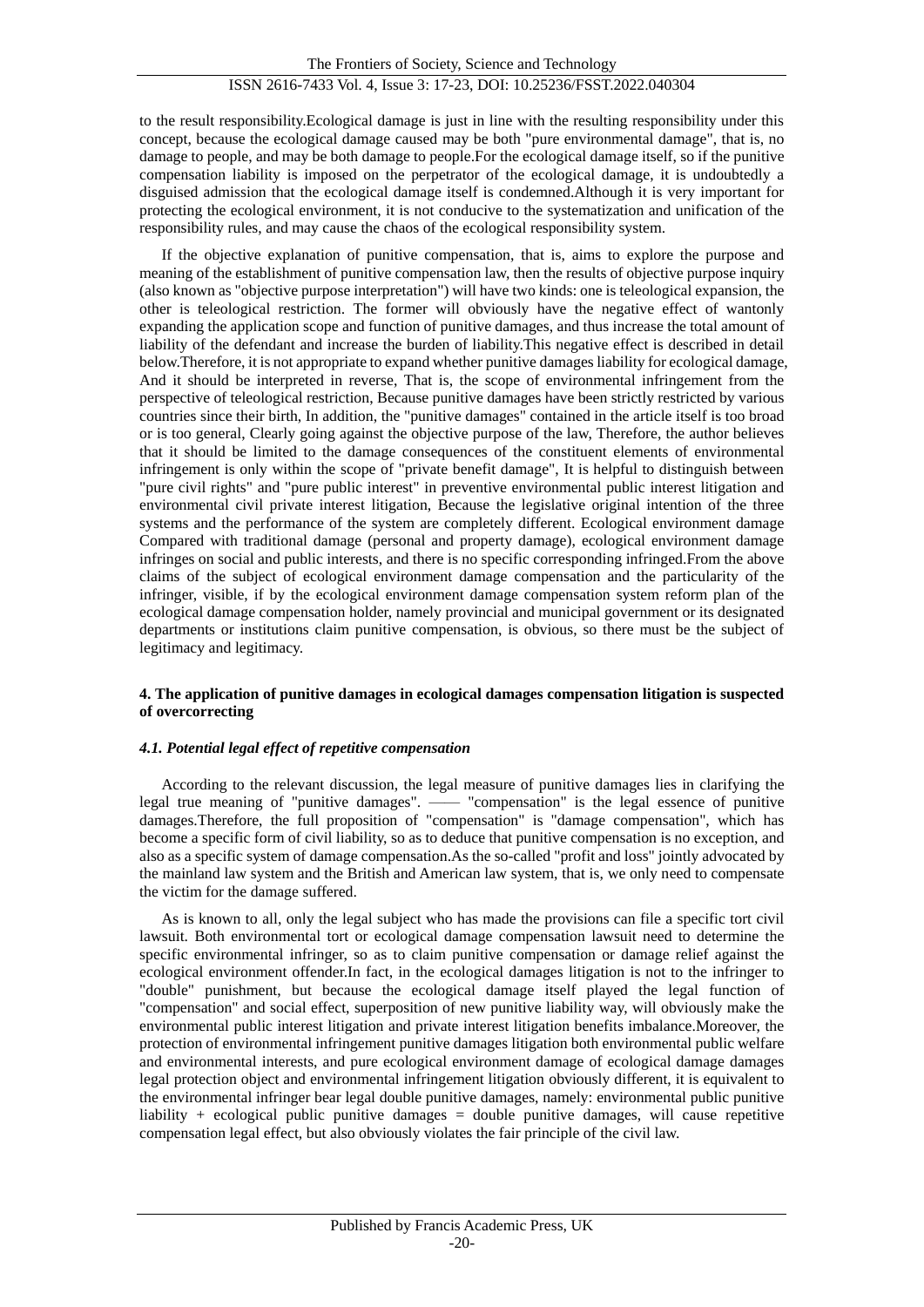# ISSN 2616-7433 Vol. 4, Issue 3: 17-23, DOI: 10.25236/FSST.2022.040304

#### *4.2. The system purpose and function scope overlap*

First, compared with punitive damages can play a certain environmental risk prevention function, but ecological damage is obviously different from ecological restoration responsibility, the latter is different from the general civil liability, namely ecological value to public, responsibility content of compensatory function, relief target of diversity, the content of environmental restoration responsibility.However, from the point of ecological restoration responsibility content has compensatory function, if the ecological environment damage compensation lawsuit can apply punitive compensation liability, which and ecological restoration responsibility itself has repair purpose of punitive function overlap, in other words, punitive damages will exist with other punitive means of purpose and function.Because the environmental liability stipulated in China is not limited to environmental civil liability, there are three forms of liability, including environmental administrative responsibility and environmental criminal responsibility.This means that if punitive damages are applied in the same ecological damage case, the liability burden of the ecological infringer will inevitably be increased, which obviously violates the original purpose and function of the system.

Second, from the investigation of the origin and development of the origin of the punitive damages system, in view of the natural purpose of punitive damages, it is equivalent to the additional liability of the actor on the basis of the compensation for the actual damage.Therefore, punitive compensation is essentially contrary to the traditional filling rule.So how to effectively prevent the system is abused or impose repetitive punishment has become the inevitable central issue of today: one to stick to the punitive intentional liability requirements, the second is should conform to the law set up the basic purpose of punitive damages, is only for the circumstances are serious environmental infringement for punitive sanctions, rather than just sanctions for intentional infringement itself.

Third, the dependency characteristics of punitive compensation are contradictory to the litigation of ecological damage compensation, which is mainly manifested in the subordinate attribute characteristics of punitive compensation for the compensation. If the party filling the compensation fails to exercise the right, the claimant of ecological damage compensation can not claim the corresponding punitive compensation.In addition, according to the preventive public interest litigation stipulated in Article 19 of the judicial interpretation of environmental tort litigation cases issued by the Supreme People's Court, the civil liability does not include the liability of damages, but is limited to the general act liability and the additional reasonable expenses incurred by the act.This is exactly contrary to the subordinate attribute characteristics of punitive damages.Therefore, punitive damages cannot be applied as an ecological damage compensation lawsuit with preventive function.

#### *4.3. It may only increase legal costs and reduce the efficiency of environmental justice*

The mainstream view of legal cost theory believes that the rational choice of legal subjects must involve the serious balance of legal cost and benefit, because environmental legal cost is the foundation of the construction of environmental rule of law, and environmental legal benefit is the goal of environmental rule of law.(p235) Legal economists believe that legal costs refer to all the expenses incurred in the operation of the legal system.It exists in a series of legal activities, such as legislation, law enforcement, justice and law-abiding.In terms of legal cost, it has three properties: production cost and legal cost are divided into two categories: human —— natural relationship and human relationship; legal cost belongs to "non-productive cost" beyond productive cost, as proposed "transaction cost"; law aims to reduce and minimize social transaction costs.Specific to the ecological environment damage compensation litigation, if analogy environmental tort punitive damages system, punitive damages liability, because of the current environmental infringement cases, the environmental infringement case of judicial costs increased, combined with the ecological damage for detailed punitive damages legislation, may also increase the cost of legislation, and the relief cost of the parties.Because the parties need to request to restore their original interests or obtain compensation according to law, they must first negotiate with the parties or make full preparations in the burden of proof in advance to avoid the loss of interests.In this complex negotiation process, it is inevitable that a part of the relief costs and judicial costs will be sacrificed.

According to the Hand formula,  $B \le PL$ , this paper makes the following assumptions: B represents the economic burden of environmental preventive measures, P represents the possibility of environmental infringement, and L represents the damage caused to other environmental stakeholders after the implementation of the environmental infringement.Only when the cost of preventing future environmental accidents is less than the possibility of the expected environmental accidents multiplied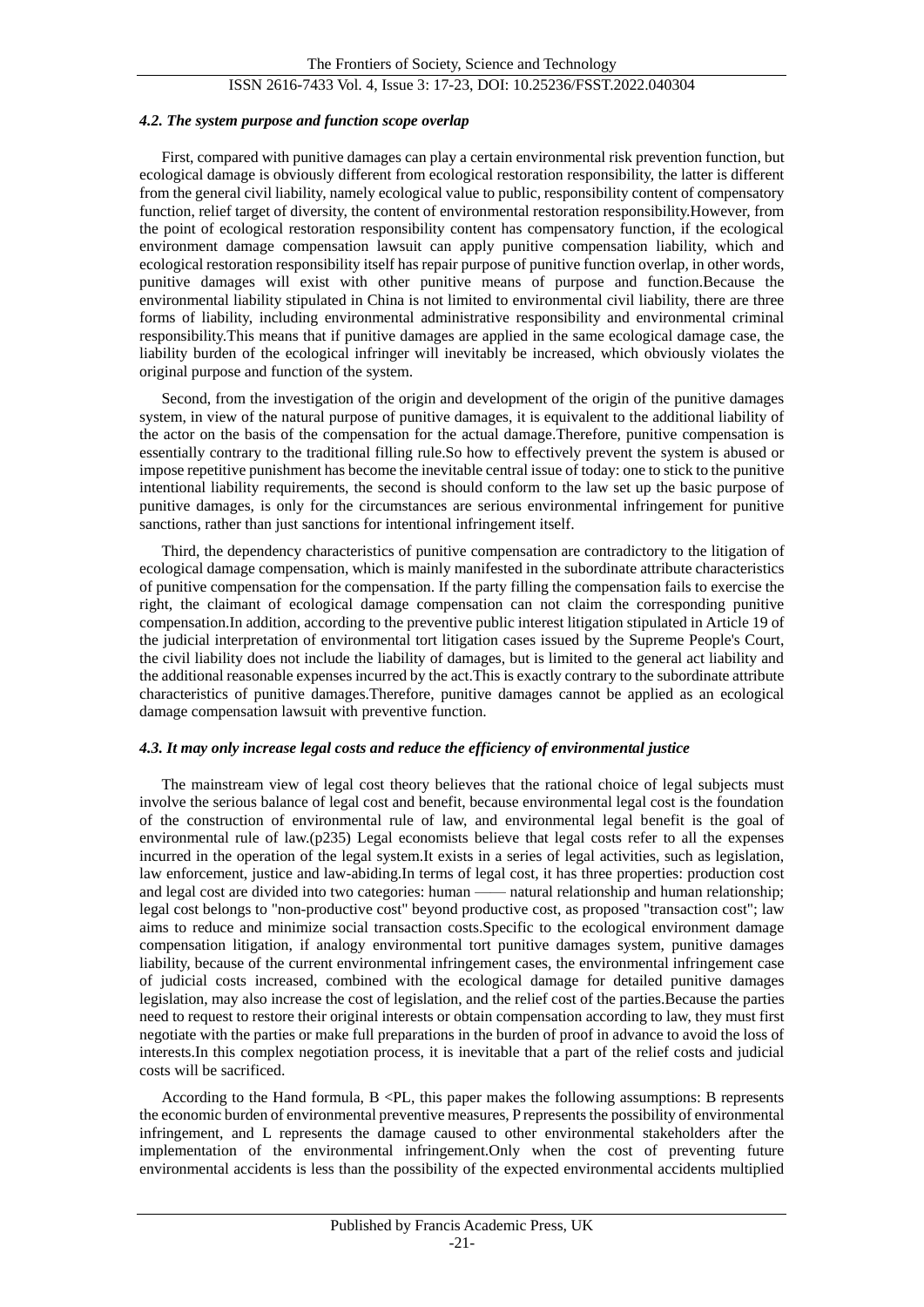by the expected environmental accident loss, the environmental damage person should bear the tort liability for negligence. Similarly, why should the perpetrators of ecological environment damage impose additional punitive damages liability on them, also without subjective intention?This is most likely to result in a significant increase in the legal costs.

In the process of making the tort liability law, product defect liability punitive damages, for example, in the field of civil compensation for comprehensive punitive damages, easy to cause the plaintiff without legal basis of windfall, is likely to break the bottom line of legal regulation, breeding moral hazard kidnapping soil, leading to consumers slack to protect their personal, property rights, eventually occur a lot of unnecessary phenomenon, waste judicial resources.Now the civil code does not adopt a few experts to establish a comprehensive system of punitive damages, because general views and the legislature believe that if not the punitive damages within the scope of malicious infringement, so often appear punitive damages cases in reality, greatly increased the punitive damages using side effects.For example, especially the legal cost of judicial costs, the reason is that in the process of dealing with environmental tort punitive damages litigation cases, have the right to bring environmental tort punitive damages liability subject must prove tort actor has subjective intentional or gross negligence, the judicial organ, so the proof of subjective fault in judicial practice inevitably need to consume a lot of judicial resources to prove the tort actor's subjective intentional or gross negligence.It is because the punitive compensation for environmental tort clearly stipulates in the Civil Code that the subjective elements need to prove the intention of the infringer, that is, the infringer knowingly violates relevant laws, intentional environmental infringement (environmental infringement mainly including environmental pollution and ecological damage) activities.From the point of view of the damage consequences requirements, there should be serious environmental damage consequences.

According to the relevant theory of tort in law and economics, both the determination of compensatory damages and the determination of punitive damages must follow a common principle: the principle of efficiency. That is to say, both should internalize the external damage caused by environmental infringement through damages, so as to promote people to fulfill the duty of care of the legal prevention standard, or reduce the probability of various infringement by increasing the expected cost of intentional infringement.Thus, if both in the ecological environment damage compensation cases and environmental public interest litigation case superposition or mix, then low efficiency or even inefficient environment judicial effect, because the case involved subject, increased the prosecution and the environmental victims proof difficulty, lead to judicial personnel and repeatedly into the case, may eventually lead to a serious waste of judicial resources, reduce the environmental judicial efficiency.

#### *4.4. Bad motives that are not conducive to effectively curbing the additional profits of the victims*

The reason why it is not conducive to effectively curb the additional profits of environmental victims is that if additional profits are made in ecological damage cases, it will be incompatible with the legislative purpose of the new environmental protection law that environmental victims are not allowed to file environmental lawsuits to make additional profits.First of all, the environmental public interests belong to all citizens, namely all citizens enjoy the use of environmental interests, however, cannot have the integrity characteristics of environmental interests artificially cut, and enjoyed by individual or citizens, thus violates the environmental legislation of environmental public interest litigation subject can not seek additional benefits from the prohibitive rules, if intentionally open the victim additional profit from environmental interests conditions, may encourage victims extra profit illegal motive or more against ecological environmental protection.Therefore, it is necessary to eliminate the possibility of using ecological damage with punitive means from becoming an "illegal motivation" at the source.

#### **5. Conclusion**

In conclusion, the jurisprudence of punitive damages is present or latent, but not self-evident or selfevident.We need to analyze the internal legal principle that punitive damages cannot apply to ecological damage through the legal method of legal teleology and legal interpretation theory.In pure ecological damage cases, the application of punitive damages can not effectively play the unique legal function and value of ecological damages compensation litigation, because punitive damages itself has severe punitive purpose and preventive function, obviously contrary to the actual filling principle of ecological damage compensation, this paper claims that in ecological damages should not be directly introduce punitive damages, the ultimate purpose of ecological environment protection is to pursue environmental justice and maintain the interests of both parties of ecological damage compensation balance.